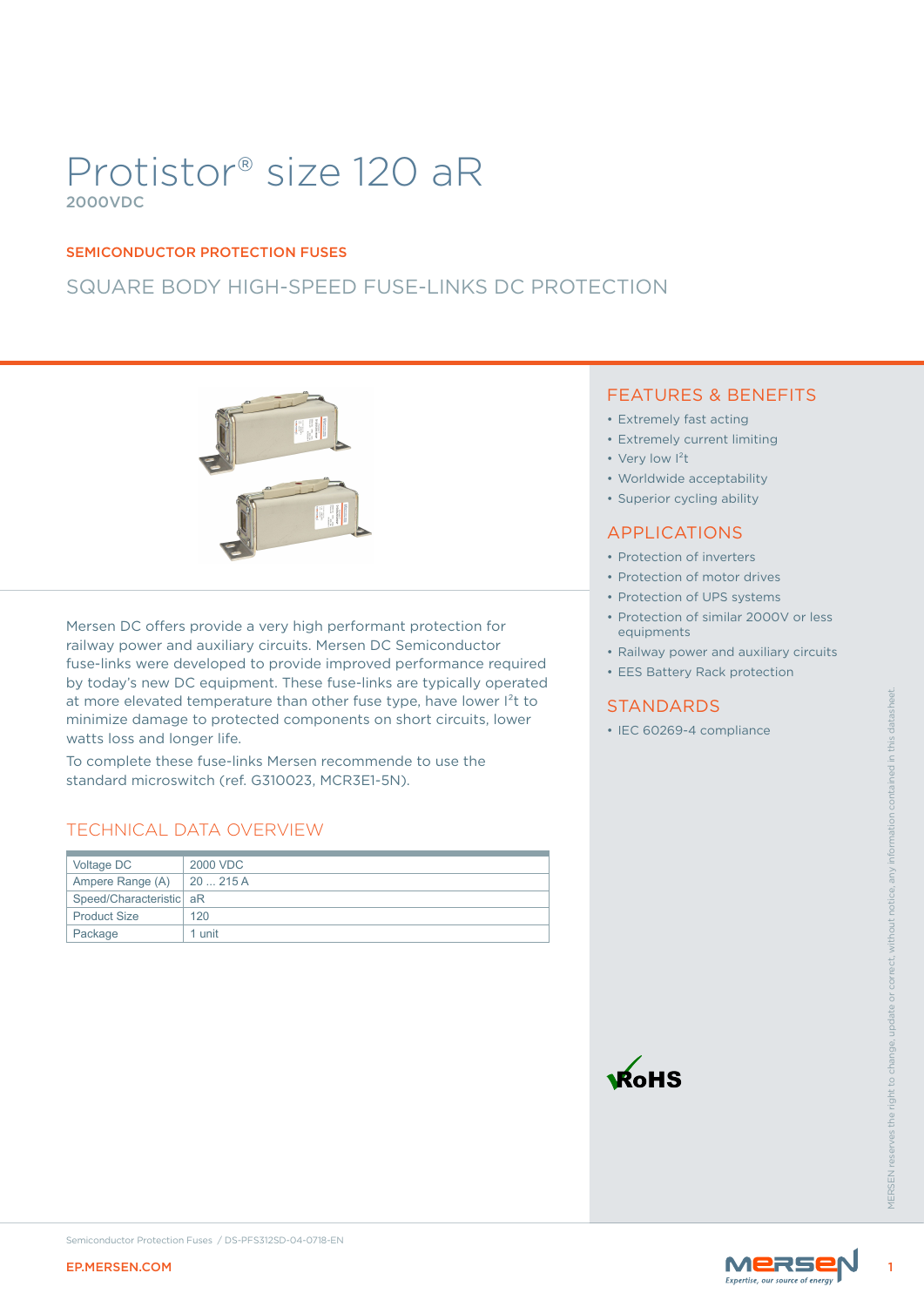# PRODUCT RANGE



D120SC20C200QF

#### **Size 120 SR 2000VDC**

| Catalog<br>number | Item<br>number | Rated<br>voltage DC<br>(IEC) | Rated<br>current $I_n$ | <b>Rated breaking</b><br>capacity DC | Max. total $I^2t$<br>@1000V<br>for $L/R = 15ms$ | Max. total $1^2t$<br>@1000V<br>for $L/R = 45ms$ | <b>Power dissi-</b><br>pation<br>at <sub>h</sub> | Power dissi-<br>pation<br>at $0.8 In$ | Weight   |
|-------------------|----------------|------------------------------|------------------------|--------------------------------------|-------------------------------------------------|-------------------------------------------------|--------------------------------------------------|---------------------------------------|----------|
| D120SC20C20QF     | J079450        | 2000 V                       | 20A                    | 100 kA                               | $180A^2s$                                       | $310A^2s$                                       | 16 W                                             | 8 W                                   | $0.9$ kg |
| D120SC20C25QF     | K079451        | 2000 V                       | 25A                    | 100 kA                               | $180A^2s$                                       | $310A^2s$                                       | 25 W                                             | 12.5 W                                | $0.9$ kg |
| D120SC20C32QF     | L079452        | 2000 V                       | 32A                    | 100 kA                               | $350A^2s$                                       | $610A^2s$                                       | 29.5 W                                           | 14.5 W                                | $0.9$ kg |
| D120SC20C40QF     | M079453        | 2000 V                       | 40 A                   | 100 kA                               | 580 $A^2$ s                                     | 1000 $A^2S$                                     | 36 W                                             | 17.5 W                                | $0.9$ kg |
| D120SC20C50QF     | N079454        | 2000 V                       | 50 A                   | 100 kA                               | 1030 $A^2S$                                     | 1800 $A^2S$                                     | 42 W                                             | 20.5 W                                | $0.9$ kg |
| D120SC20C63QF     | P079455        | 2000 V                       | 63 A                   | 100 kA                               | 1600 $A^2S$                                     | $2800 A^2s$                                     | 53.5 W                                           | 26 W                                  | $0.9$ kg |
| D120SC20C80QF     | Q079456        | 2000 V                       | 80 A                   | 100 kA                               | $3100A^2s$                                      | 5400 A <sup>2</sup> s                           | 61.5 W                                           | 30 W                                  | $0.9$ kg |
| D120SC20C100QF    | R079457        | 2000 V                       | 100 A                  | 100 kA                               | 5800 A <sup>2</sup> s                           | 10000 $A^2s$                                    | 70.5 W                                           | 35 W                                  | $0.9$ kg |
| D120SC20C125QF    | S079458        | 2000 V                       | 125A                   | 100 kA                               | $9200 A^2s$                                     | 16000 A <sup>2</sup> s                          | 87.5 W                                           | 43 W                                  | $0.9$ kg |
| D120SC20C160QF    | T079459        | 2000 V                       | 160 A                  | 100 kA                               | 19200 A <sup>2</sup> s                          | 33200 A <sup>2</sup> s                          | 99 W                                             | 49 W                                  | $0.9$ kg |
| D120SC20C200QF    | V079460        | 2000 V                       | 200 A                  | 100 kA                               | 45000 A <sup>2</sup> s                          | 78500 A <sup>2</sup> s                          | 101 W                                            | 49.5 W                                | $0.9$ kg |
| D120SC20C215QF    | W079461        | 2000 V                       | 215 A                  | 100 kA                               | 55000 A <sup>2</sup> s                          | $95000 A^2s$                                    | 106 W                                            | 52 W                                  | $0.9$ kg |

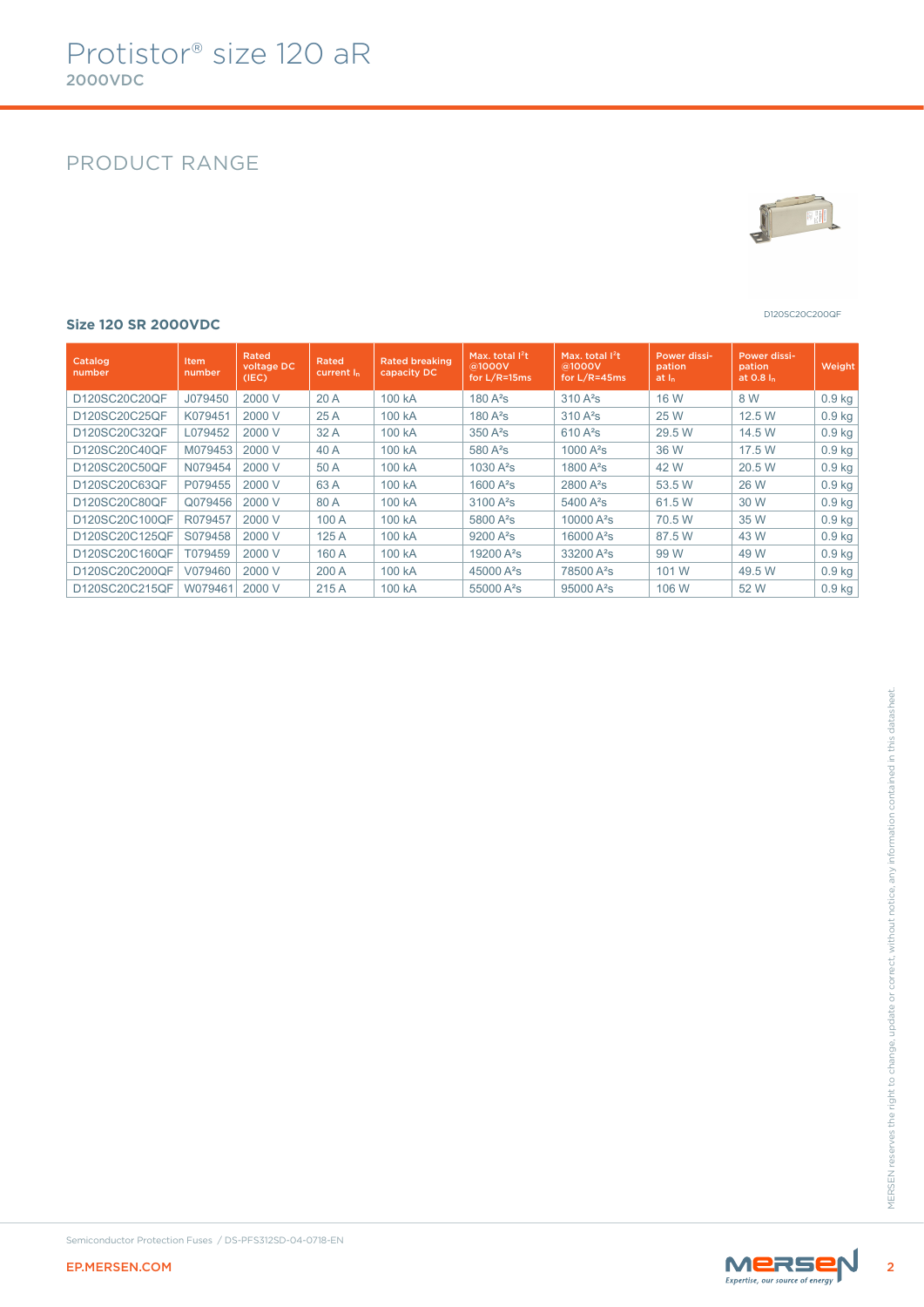# TIME CURRENT CHARACTERISTIC CURVES

#### **Size 120 aR 2000VDC**



RMS value of prospective current (A) +/- 8%

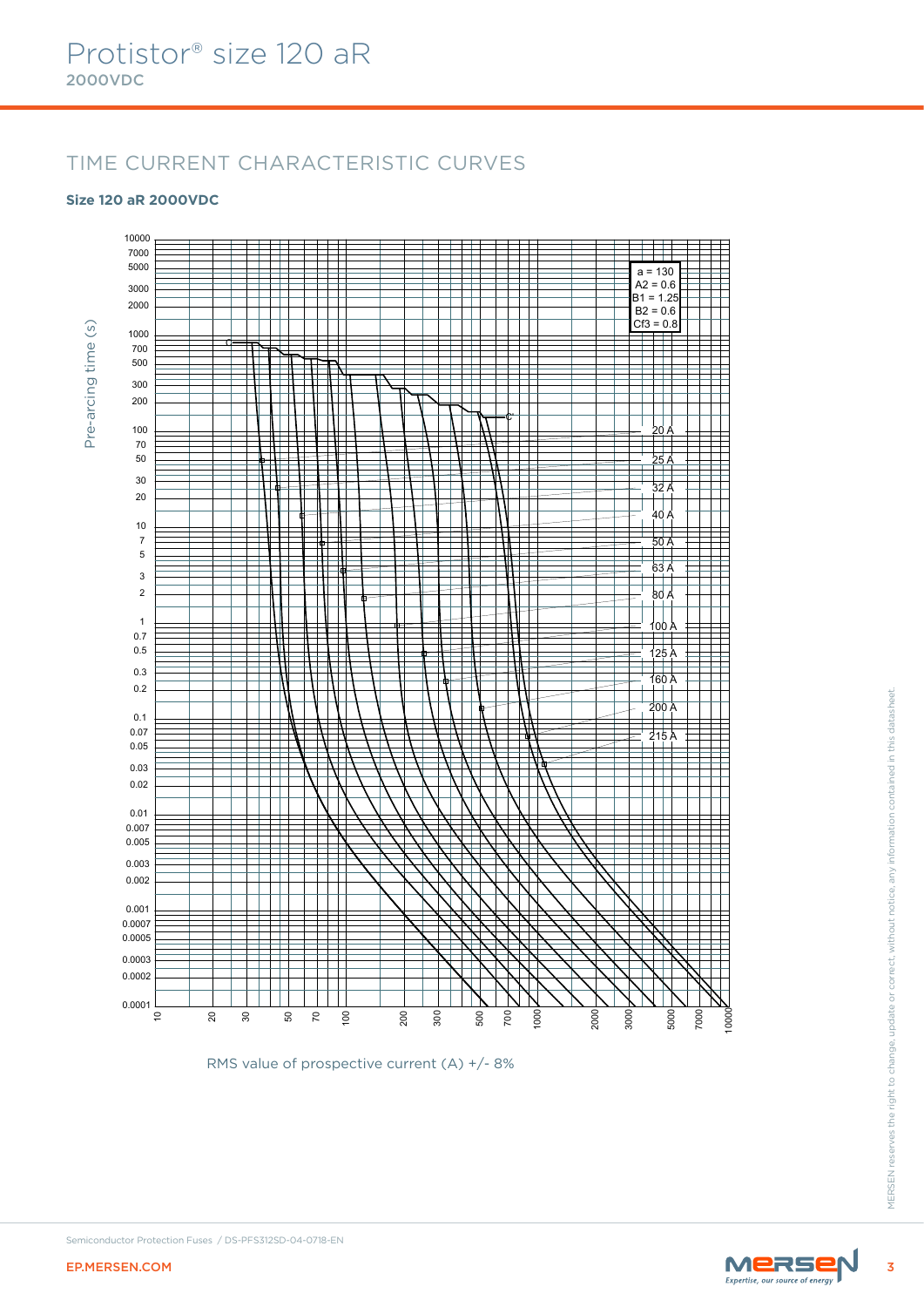# L/R TIME CONSTANT VS DC VOLTAGE CAPABILITY

### **Size 120 aR 2000VDC**



DC voltage capability (V)

### POWER DISSIPATION

#### **Size 120 aR 2000VDC**



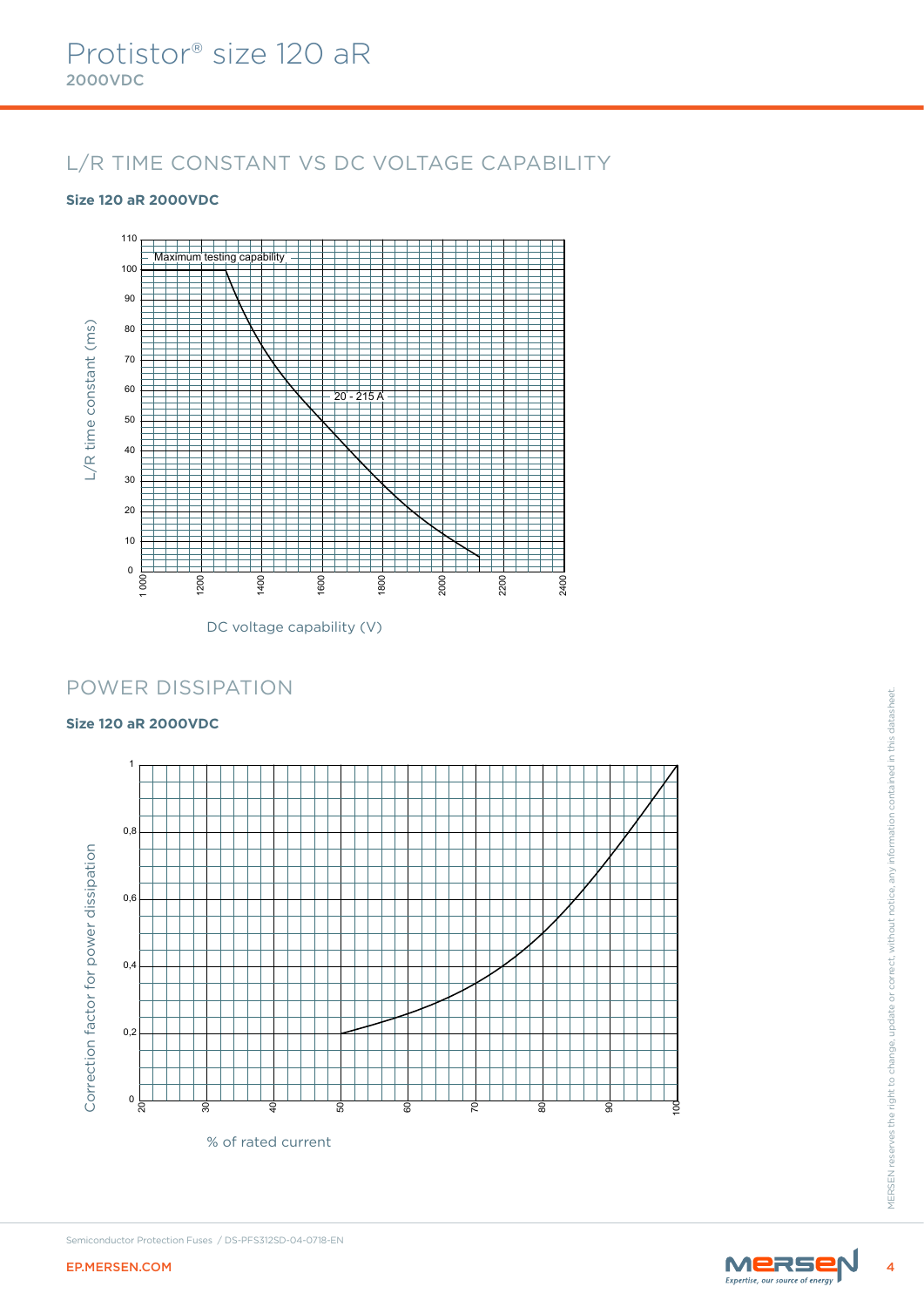### PEAK ARC VOLTAGE

### **Size 120 aR 2000VDC**



Applied DC voltage (V)